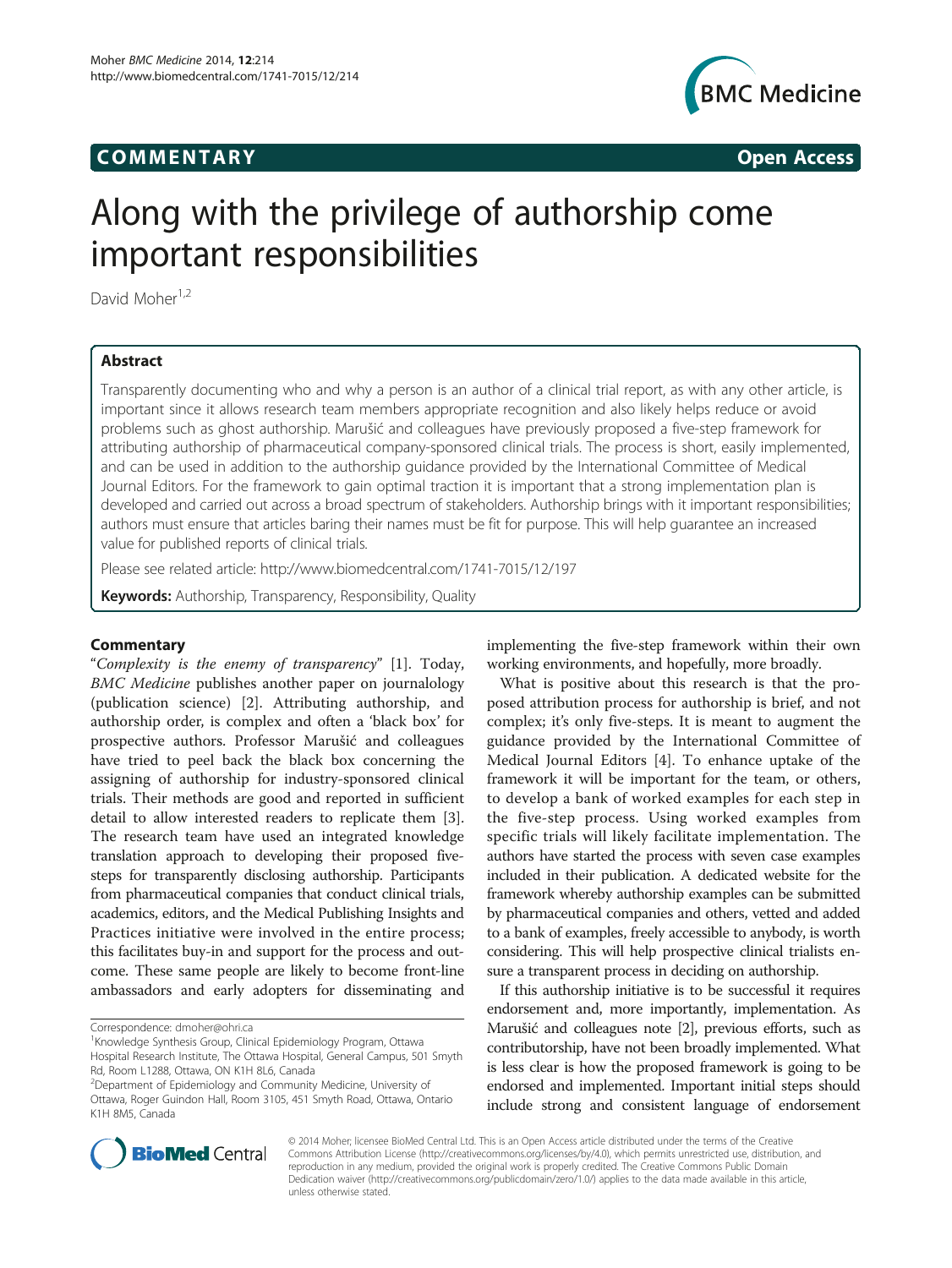<span id="page-1-0"></span>across all of the pharmaceutical companies involved in the development of the five-step process. Support and endorsement from umbrella groups, such as the Pharmaceutical Research and Manufacturers of America [5], and others such as CONSORT [6], is also worth considering. While endorsement is a useful step, it is difficult to measure and likely not the most relevant outcome. More important will be to develop plans based on appropriately developed approaches [7,8] to implement the framework. This is likely to be most effective when pharmaceutical companies modify their authorship practices and polices when conducting any clinical trial. An effective policy would require all clinical trials to implement the five-step framework at their inception. Without strong implementation the framework is less likely to affect positive change. This has been observed when trying to implement reporting guidelines in biomedical journals [9,10]. Part of any implementation plan also needs to include an evaluation of the framework. It is important to collect data that will inform its usefulness. There is little merit in maintaining policies that are not supported by evidence.

Marušić et al. are silent on whether their framework can be used when developing authorship for submitting clinical trial protocols for publication consideration [2]. Making clinical trial protocols accessible is important and at least one Biomed Central journal – Trials – regularly publishes them. Additionally, with the requirement of trial registration, this framework could also be used when completing the investigator information part of the registration.

Most of us are not born authors. It is an acquired skill that often starts during graduate school. This is where all journalology issues, including those pertaining to authorship issues (e.g., attributing authorship, authorship order, and ghost and guest authorship, author responsibilities) should be formally taught and discussed. Developing such skills early can translate into something useful throughout a researcher's (author's) career. It is unfortunate that almost all universities, and other centres of higher learning, appear to have abdicated their responsibilities regarding formally teaching journalology; the irony is not lost on me. These institutions are the very same places developing the next generation of biomedical researchers. Universities need to set aside appropriate resources to enable and promote such courses, and others, related to journalology [11].

While authors have rights and privileges, they also have important responsibilities that require much greater attention. Given the opportunity of authorship, it is equally important to assert this responsibility. Authors must ensure that papers baring their name are "fit for purpose" [12]. Here, authors need to ensure that every report baring their name is a completely reported and transparent account of what was done (methods) and found (results) to enable interested readers to replicate the methods and use

the results. Collectively, authors have not performed appropriately with regards to reporting their clinical trials. This avoidable waste is troublesome for shareholders of publicly traded pharmaceutical companies and tax payers of publicly-funded clinical trials. It is not a good return of a fiscal investment when reports of trials are so inadequate that their results cannot be used. For example, Duff et al. [[13\]](#page-2-0) examined 262 reports of trials from the most prominent oncology journals assessing them for 10 essential elements regarding the description of their interventions, such as the drug's name and route of administration. The authors reported that only 11% of the articles reported all 10 characteristics. Although we have seen improvements over time in reporting the unique characteristics of randomized trials – sequence generation, allocation concealment, and implementation – these items are adequately reported in less than half of the trial reports [[14\]](#page-2-0). In some clinical specialties, the situation is much worse [[15](#page-2-0)].

Disclosing authorship transparently is important for any manuscript being submitted to a biomedical journal for publication consideration. The responsibilities associated with authorship must be taken seriously. This might help increase value and reduce avoidable waste of biomedical research.

#### Competing interests

The author declares that he has no competing interests.

Received: 15 October 2014 Accepted: 15 October 2014 Published online: 24 October 2014

#### References

- Paulson H: Documentary "From the Brink".
- Marušić, et al: Five-step authorship framework to improve transparency in disclosing contributors to industry-sponsored clinical trial publications. BMC Medicine 2014, 12:197.
- 3. Collins FS, Tabak LA: NIH plans to enhance reproducibility. Nature 2014, 505:612–613.
- 4. International Committee of Medical Journal Editors: Defining the Role of Authors and Contributors. [[http://www.icmje.org/recommendations/browse/roles-and](http://www.icmje.org/recommendations/browse/roles-and-responsibilities/defining-the-role-of-authors-and-contributors.html)[responsibilities/defining-the-role-of-authors-and-contributors.html](http://www.icmje.org/recommendations/browse/roles-and-responsibilities/defining-the-role-of-authors-and-contributors.html)]
- 5.<http://www.phrma.org/>.
- 6. [http://www.consort-statement.org/.](http://www.consort-statement.org/)
- 7. Michie S, Johnston M: Theories and techniques of behaviour change: Developing a cumulative science of behaviour change. Health Psychol Rev 2012, 6:1–6.
- 8. Graham ID, Logan J, Harrison MB, Straus SE, Tetroe J, Caswell W, Robinson N: Lost in knowledge translation: time for a map? J Contin Educ Health Prof 2006, 26:13–24.
- 9. Altman DG: Endorsement of the CONSORT statement by high impact medical journals: survey of instructions for authors. BMJ 2005, 330:1056–1057.
- 10. Hopewell S, Altman DG, Moher D, Schulz KF: Endorsement of the CONSORT Statement by high impact factor medical journals: a survey of journal editors and journal 'Instructions to Authors'. Trials 2008, 9:20.
- 11. Patel J: Why training and specialization is needed for peer review: a case study of peer review for randomized controlled trials. BMC Medicine 2014, 12:128.
- 12. Simera I, Altman DG, ACP Journal Club: Writing a research article that is "fit for purpose": EQUATOR Network and reporting guidelines. Ann Intern Med 2009, 14:132–134.